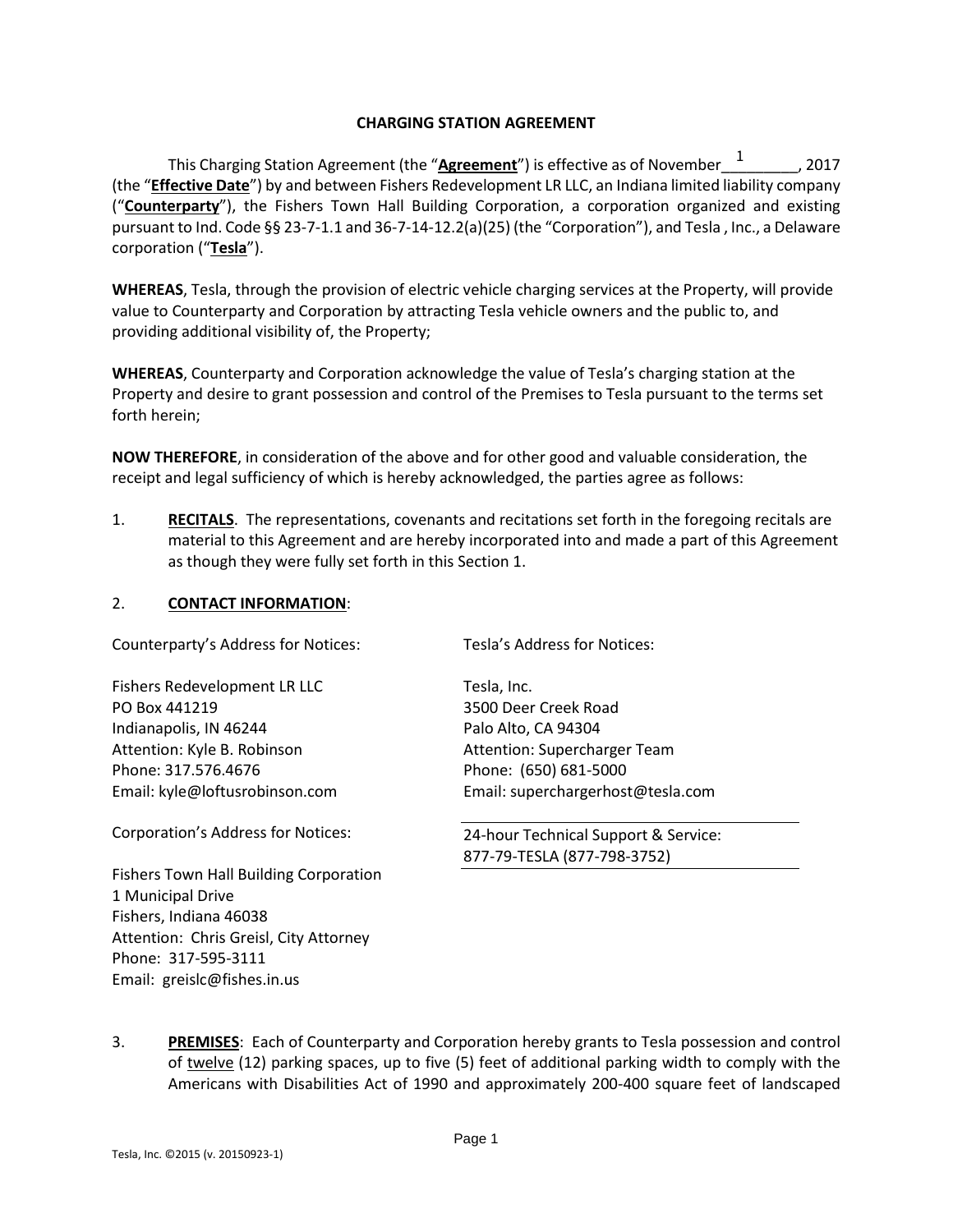space for equipment (the "**Premises**") on the property commonly known as Switch Parking Garage, located at 9 Municipal Dr. Fishers, IN 46038 and as depicted on **Exhibit A** attached hereto (the "**Property**") in order to build an electric vehicle charging station to charge Tesla vehicles (the "**Charging Station**").

- 4. **CONSTRUCTION:** Upon delivery of possession of the Premises to Tesla, Tesla shall, at its sole expense, construct improvements as described in and pursuant to the procedures set forth in **Exhibit B,** attached hereto and made a part hereof, and will install certain trade fixtures indicated in **Exhibit B** (the "**Trade Fixtures**" as further described and defined in **Exhibit B**).
- 5. **INITIAL FOOTPRINT**: A total of ten (10) parking spaces shall be outfitted with charge posts ("**Chargers**") to charge Tesla vehicles. Initially, five (5) parking spaces shall serve as dedicated charging stalls to be used only by Tesla vehicles ("**Dedicated Stalls**"), and five (5) parking spaces shall serve as charging stalls to be used by Tesla vehicles and will also be available for general parking of non-Tesla vehicles for a maximum of thirty (30) minutes ("**Enabled Stalls**"). The Dedicated Stalls and Enabled Stalls and any applicable restrictions shall be identified by signage substantially similar to the signage depicted in **Exhibit B**. Tesla shall have the option to convert, upon obtaining any required permit and/or passing any required inspection, Enabled Stalls into Dedicated Stalls on ten (10) days written notice in order to meet demand for charging services, subject to Counterparty approval, which shall not be unreasonably withheld, conditioned or delayed.
- 6. **POSSESSION DATE:** The first date where Tesla may enter the Premises and Property to begin its work pursuant to the Agreement is November\_\_\_<sup>3</sup>\_\_\_\_\_\_\_, 2017 (the "Possession Date").
- 7. **COMMENCEMENT DATE**: The date that the Charging Station opens to the public (the "**Commencement Date**") shall be within one hundred fifty (150) days following the Possession Date, provided that no external permitting, utility or other requirements beyond Tesla's control delay the installation, despite the best efforts of Tesla. Tesla shall deliver written notice to Counterparty and Corporation promptly following the Commencement Date to confirm such date for recordkeeping purposes; provided however, if the Charging Station is not open to the public within three hundred (300) days after the Possession Date, upon written notice from the Corporation (the "Corporation Notice"), this Agreement shall automatically terminate, Tesla shall surrender possession and control of the Premises, and within forty-five (45) days of the Corporation Notice Tesla shall remove the Charging Station, Trade Fixtures, Charger Cabinet(s) (as described in **Exhibit B**) and any portions thereof previously installed. Tesla shall not remove the Infrastructure (as described in **Exhibit B**)..
- 8. **TERM:** The initial term of the Agreement shall expire five (5) years from the Commencement Date (the "**Initial Term**"). Tesla shall have the right to twice extend the Agreement and each extension shall be for an additional period of five (5) years (each a "**Renewal Term**" and together with the Initial Term, the "**Term**"). To extend the Term, Tesla shall deliver written notice of such extension to Counterparty and Corporation no later than thirty (30) days prior to the expiration of the Term. In the event of a sale or transfer of the Property or Premises by Corporation while the Agreement is in effect, Tesla's rights shall be conveyed with the Property or Premises.
- 9. **UTILITIES:** Tesla agrees to arrange for and be solely responsible for the cost of all Tesla-related utility services provided or used in or at the Premises during the Term, including, without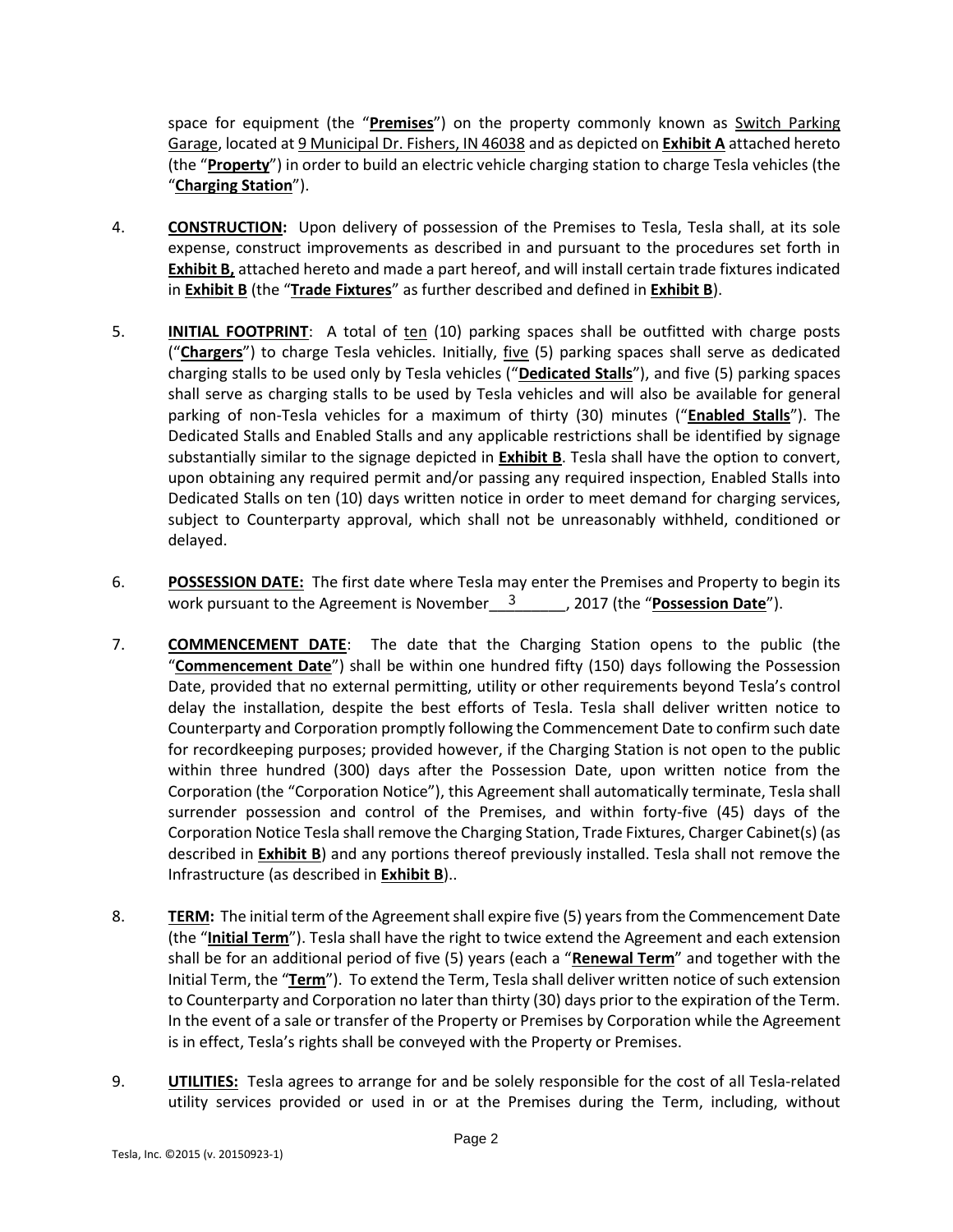limitation utilities related to and used for the Chargers, Dedicated Stalls and Enabled Stalls (individually, jointly or collectively, the "Tesla Utility" or "Tesla Utilities"). Tesla shall pay directly to the utility company the cost of installation of any and all such Tesla Utility services and shall arrange to have the Tesla Utilities separately metered. Counterparty shall be responsible for paying all utility bills, other than the Tesla Utilities, related to the Premises during the Term. The account for utility services for the general Premises shall be in the name of Counterparty, and Counterparty agrees to timely pay the full amount of all utility bills directly to the utility to avoid any service interruptions. If requested by Tesla, Counterparty agrees that it will complete and sign documentation needed to authorize the utility to deliver copies of monthly statements and account notifications directly to Tesla, and to allow Tesla to make account changes and payments on behalf of Counterparty to the utility if necessary to avoid any service interruptions. Counterparty or Corporation shall not be responsible for any damages suffered by Tesla in connection with the quality, quantity or interruption of utility service, unless the cause of the disruption or damage was due to Counterparty's or Corporation's gross negligence or intentional misconduct or failure to timely pay utility bills.

- 10. **USE**: Tesla shall use and occupy the Premises during the Term for a Charging Station and incidental purposes, including generating photovoltaic electricity and operating an energy storage system. All use of the Premises by Tesla shall comply with applicable codes, laws, and ordinances.
- 11. **PAYMENT FOR CHARGING SERVICES**: Counterparty shall have no right to request or accept payment from Tesla, Tesla customers or any other third-parties in connection with Tesla charging services.
- 12. **MAINTENANCE**: Tesla shall be responsible for maintaining the Trade Fixtures and Infrastructure (as defined in **Exhibit B**), and Counterparty and Corporation shall not have any liability for damage to the Trade Fixtures or the Infrastructure unless such damage is caused by Counterparty's or Corporation's gross negligence or intentional misconduct. Notwithstanding the foregoing, Counterparty's normal responsibility to maintain the common areas of the Property shall also apply to the Premises, such as for snow removal and garbage collection. Counterparty agrees to coordinate any parking lot maintenance with Tesla to ensure that charging stalls remain available for vehicle charging at all times. Tesla may, in its discretion and at its sole cost, install security cameras and other equipment to monitor the Premises from off-site, Tesla acknowledges and agrees that neither Counterparty nor Corporation shall be liable for the installation of such security cameras or monitoring and shall not be liable for damage caused to the Trade Fixtures by third parties.
- 13. **COUNTERPARTY COVENANTS**: Each of Corporation and Counterparty represents that they are in control of the Property and that this Agreement does not violate any agreement, lease or other commitment of Counterparty. Each of Corporation and Counterparty shall not take any action that would impair or interrupt the use of the Premises or the Trade Fixtures. Counterparty agrees to notify Tesla within a commercially reasonable time if (i) it has knowledge of third-parties impairing or misusing the Premises or Trade Fixtures, or (ii) it obtains knowledge of a needed repair to the Premises or Trade Fixtures. If non-Tesla motorists repeatedly park in the Dedicated Stalls, thereby impairing use of the Dedicated Stalls, or if motorists repeatedly park in the Enabled Stalls for greater than the permitted duration, then the parties shall together determine and implement an appropriate and effective strategy for preventing such impairment, including,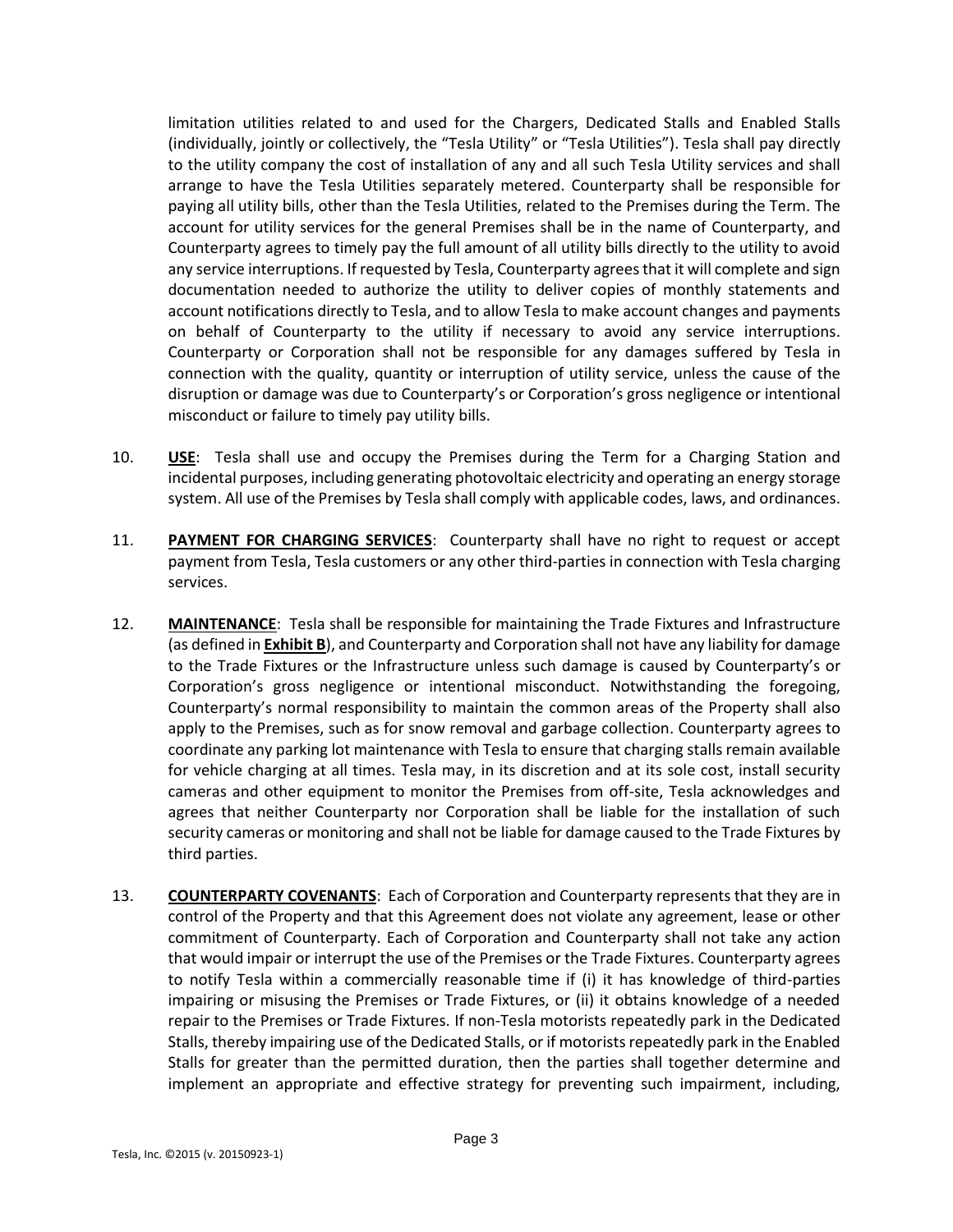without limitation, alternative signage and painted asphalt. Counterparty shall use commercially reasonable efforts to actively monitor the Premises to ensure that use of the charging stalls is not impaired.

- 14. **ASSIGNMENT**: Tesla shall not assign this Agreement voluntarily or by operation of law, or any right hereunder, nor sublet the Premises or any part thereof, without the prior written consent of Counterparty and Corporation, which shall not be unreasonably withheld, conditioned or delayed; provided that the foregoing prohibition shall not limit Tesla's ability to transfer this Agreement to a company that is controlled by, controls, or is under common control with Tesla.
- 15. **ALTERATIONS**: Excepting the items listed in **Exhibit B**, Tesla shall not make or permit to be made any alterations, changes in or additions to the Premises without the prior written consent of Counterparty and Corporation, which shall not be unreasonably withheld, conditioned or delayed. Upon termination of this Agreement the Infrastructure (as described in **Exhibit B**) shall become the property of Counterparty and Corporation. All Trade Fixtures and all related intellectual property, other than Infrastructure, shall at all times remain the property of Tesla. Within thirty (30) days of termination of this Agreement, Tesla shall remove the Charging Station, Trade Fixtures, Charger Cabinet(s) (as described in **Exhibit B**) and all component parts thereof, and only the Infrastructure shall remain.
- 16. **SIGNAGE**: Tesla signage to be installed at the Premises is represented in **Exhibit B** and shall include signs to identify Dedicated Stalls and Enabled Stalls. Any material revisions or additions to the signage depicted in **Exhibit B** shall be subject to Counterparty approval, which shall not be unreasonably withheld, conditioned or delayed. All signage shall be professionally prepared, installed and maintained at Tesla's expense.
- 17. **INDEMNIFICATION**: Except to the extent of any gross negligence or intentional misconduct of Counterparty or Corporation, Tesla hereby agrees to indemnify, hold harmless and defend the Property, Counterparty and Corporation, their managers, members, agents and representatives from all liability, damages, loss, costs and obligations, including, court costs and attorney's fees, on account of or arising out of or alleged to have arisen out of any claim of any third party directly related to Tesla's use of the Premises. Tesla shall promptly remove or bond any liens placed on the Property as a result of any claims for labor or materials furnished to or for Tesla at or for use on the Premises.

Except to the extent of any gross negligence or intentional misconduct of Tesla, Counterparty hereby agrees to indemnify, hold harmless and defend Tesla, its directors, officers, employees, consultants, agents and representatives from all liability, damages, loss, costs and obligations, including, court costs and attorney's fees, on account of or arising out of or alleged to have arisen out of directly or indirectly, any claim of any third party directly related to Counterparty's actions with respect to the Premises.

This Section 16 shall survive termination of this Agreement.

18. **DESTRUCTION**: Any total destruction of the Premises shall, at Counterparty's, Corporation's or Tesla's written election within thirty (30) days of such destruction, terminate the Agreement.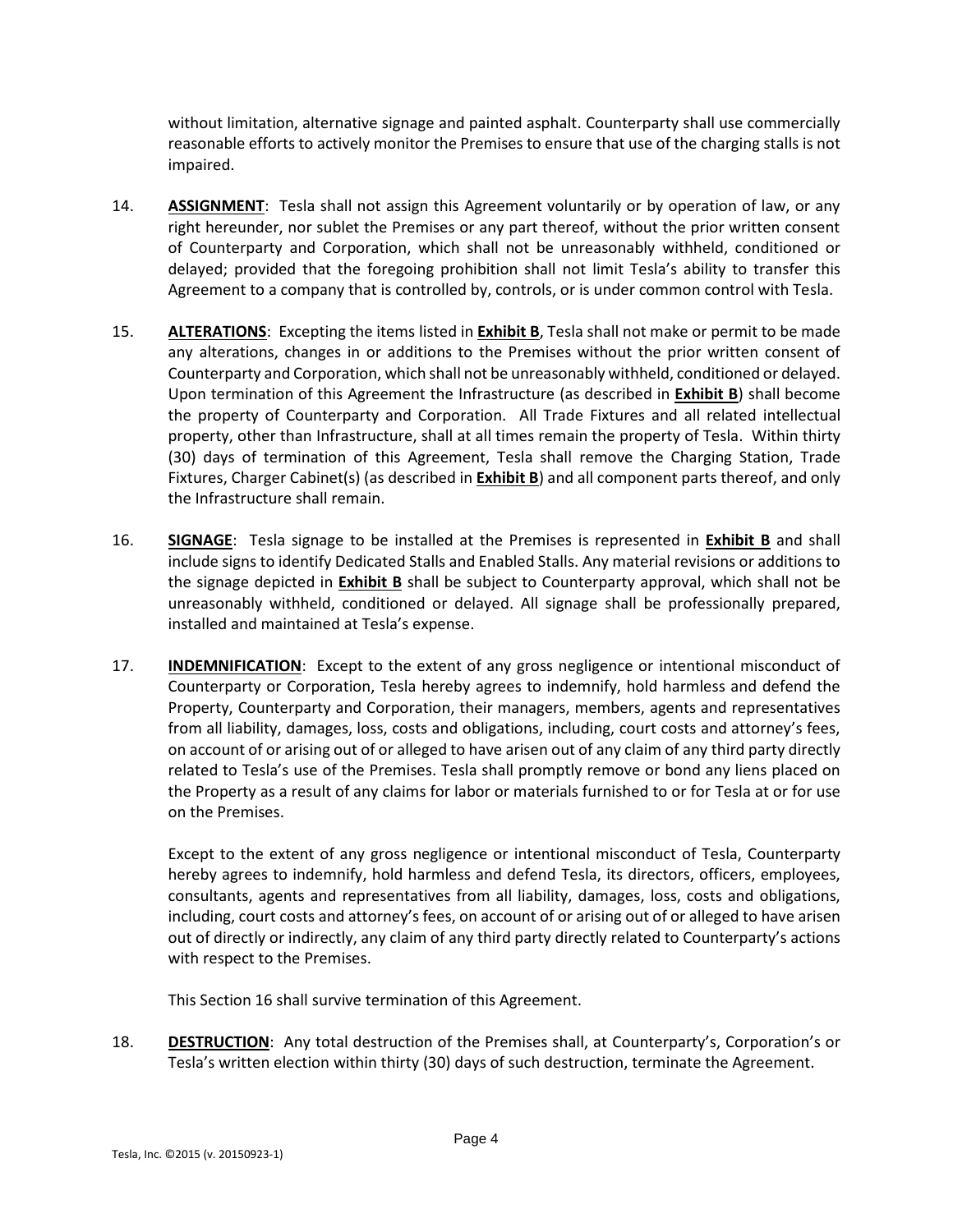19. **DEFAULT**: Each of the following shall constitute an "**Event of Default**" by Tesla under this Agreement:

(1) the failure by Tesla to perform or observe any material term or condition of the Agreement and such failure continues for a period of thirty (30) days after receipt of written notice thereof, provided however, that if the nature of such default is such that the same cannot reasonably be cured within said thirty (30) day period, then Tesla shall have such additional time as is reasonably required to cure such failure provided Tesla commences to cure such failure within such thirty (30) day period and proceeds to cure such failure with diligence and continuity; or

(2) the appointment of a receiver or trustee to take possession of all or substantially all of the assets of Tesla located at the Premises if possession is not restored to Tesla within sixty (60) days; or a general assignment by Tesla for the benefit of creditors; or any action or proceeding commenced by or against Tesla under any insolvency or bankruptcy act, or under any other statute or regulation having as its purpose the protection of creditors and in the case of involuntary actions filed against the Tesla the same are not discharged within sixty (60) days after the date of commencement.

20. **REMEDIES**: Counterparty, Corporation and Tesla acknowledge and agree that each party shall have all remedies available at law or in equity if the other party is in default under the terms of this Agreement. If an Event of Default has occurred and is continuing, then Counterparty and/or Corporation, in addition to any other remedies given at law or in equity, may:

(A) continue this Agreement in effect by not terminating Tesla's right to possession of said Premises and thereby be entitled to enforce all Counterparty's and Corporation's rights and remedies under this Agreement; or

(B) bring an action to recover and regain possession of said Premises in the manner provided by the laws of eviction of the State where the Premises are located then in effect.

21. **INSURANCE:** Tesla shall carry commercial general liability insurance with limits of not less than One Million Dollars (\$1,000,000) for bodily injury or death and property damage and an umbrella insurance policy of not less than Five Million Dollars (\$5,000,000) which insurance shall name Corporation and Counterparty as additional insureds. A certificate evidencing such insurance shall be delivered to Counterparty and Corporation upon the execution of this Agreement and from time to time thereafter as may be requested by Counterparty or Corporation. Tesla will also carry worker's compensation insurance in accordance with state and federal law.

## 22. **CONFIDENTIALITY AND PUBLICITY**:

(A) Tesla and Counterparty agree that the terms of this Agreement are confidential information, and both parties agree not to disclose such confidential information to any person or entity other than (i) financial, legal and space planning consultants that have a "need to know" such confidential information and have agreed to abide by confidentiality terms no less protective than the terms of this Agreement and (ii) as required by law.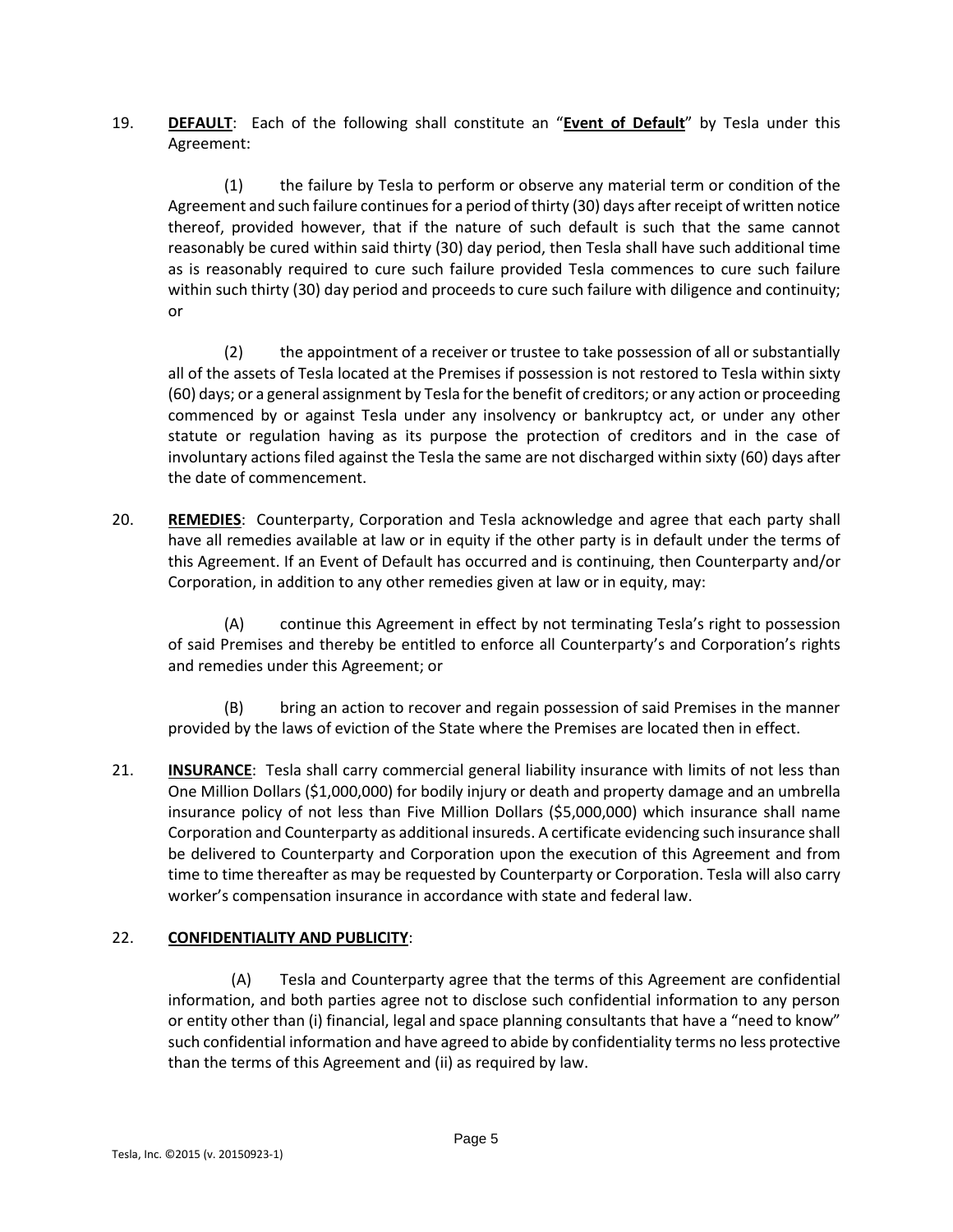(B) Neither party will use the other party's name, trademark or logo without such other party's prior written consent.

Notwithstanding the foregoing or anything contained herein to the contrary, Tesla acknowledges and agrees that, in some instances, the Corporation may be subject to Indiana's public access statutes, Ind. Code § 5-14-3 *et. seq*. ("APRA"). Accordingly, to the extent disclosure of this Agreement or the terms hereof is required by APRA, Corporation shall provide Tesla not less than seven (7) days' written notice prior to disclosing the Agreement.

- 23. **EXCLUSIONS:** Notwithstanding anything herein to the contrary, Tesla shall not be liable for, and Counterparty and Corporation expressly release Tesla from any claims from, speculative, indirect, consequential or punitive damages, including any lost sales or profits of Counterparty or Corporation.
- 24. **ENVIRONMENTAL MATTERS:** Each of Corporation and Counterparty represents and warrants that the Premises shall be delivered free of environmental contamination. Tesla shall have no liability for any environmental contamination unless caused by Tesla, its agents, employees or contractors. During the Term, Counterparty is responsible for remediating any pre-existing contamination or any contamination not caused by Tesla, its agents, contractors or employees. Tesla shall have no liability for diminution in value of the Property as it relates to environmental contamination.
- 25. **NOTICES:** All notices or demands shall be in writing and shall be deemed duly served or given only if delivered by prepaid (i) U.S. Mail, certified or registered, return receipt requested, or (ii) reputable, overnight courier service (such as UPS or FedEx) to the addresses of the respective parties as specified in Section 1 above. Counterparty, Corporation and Tesla may change their respective addresses for notices by giving notice of such new address in accordance with the provisions of this paragraph.
- 26. **BROKERS:** Corporation, Counterparty and Tesla represent to each other that each has dealt with no broker and each hereby agrees to indemnify and hold the other harmless from any claims for any such commissions or fees.
- 27. **SUCCESSORS AND ASSIGNS:** This Agreement shall be binding upon and shall inure to the benefit of Counterparty, Corporation and Tesla and their respective successors and assigns.
- 28. **GOVERNING LAW:** This Agreement shall be governed by the laws of the State of Indiana. All proceedings arising in connection with this Police Station Agreement shall be tried and litigated only in the state courts in Hamilton County, Indiana, or the federal courts with venue that includes Hamilton County, Indiana.
- 29. **TIME:** Time is of the essence in this Agreement.
- 30. **COUNTERPARTS:** This Agreement may be executed in counterparts, each of which shall be deemed an original and all of which together will constitute one agreement. Signed copies transmitted electronically in PDF or similar format shall be treated as originals.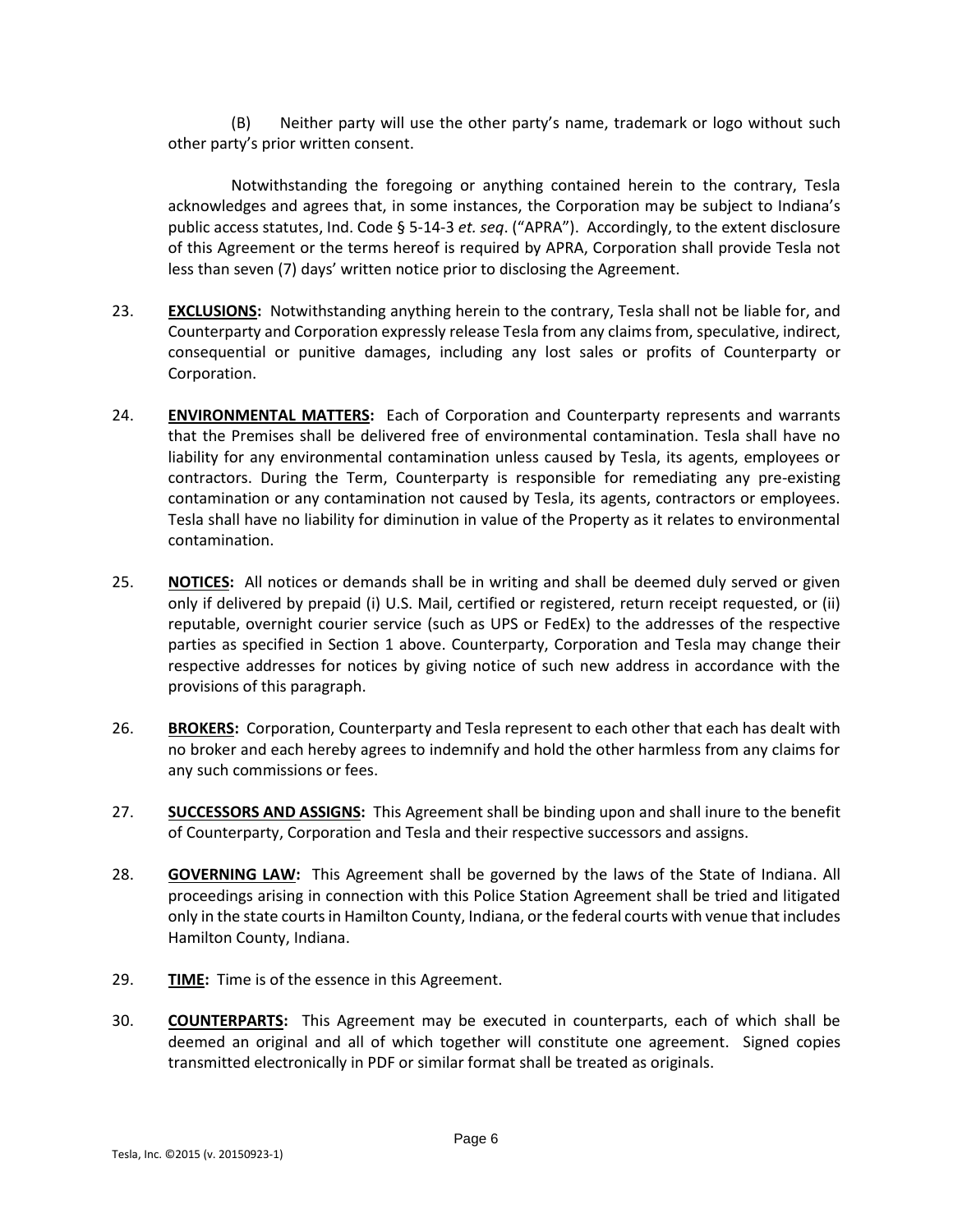*[Signature page follows.]*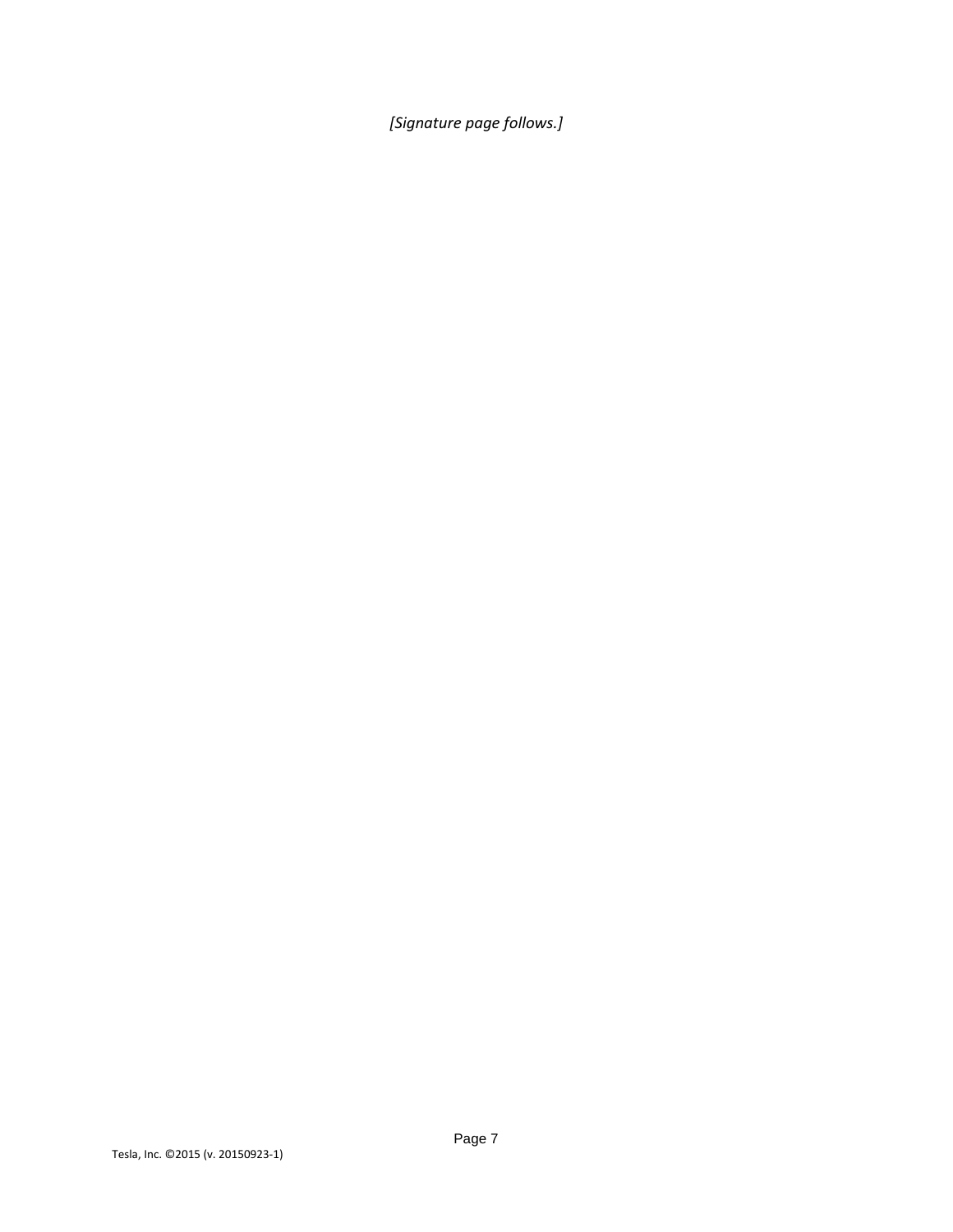**IN WITNESS WHEREOF**, the parties hereto have each caused an authorized representative to execute this Agreement as of the Effective Date first written above.

COUNTERPARTY: TESLA:

Fishers Redevelopment LR LLC, Tesla, Inc. an Indiana limited liability company

By: Loftus Robinson LLC, Manager, an Indiana limited liability company

 $\mathsf{By:} \xrightarrow{\mathsf{Wyl'EB}.} \mathsf{Robinson} \xrightarrow{\mathsf{Nov3, 2017}}} \mathsf{By:} \qquad \qquad \underbrace{\mathsf{By:} \qquad \qquad }$ [Kyle B. Robinson](https://SalesforceIntegration.na1.echosign.com/verifier?tx=CBJCHBCAABAA9icyK8rzthqGIZr3G54jRmH72RQVglw8)

a Delaware corporation

Name: Kyle B. Robinson Name: Cal Lankton

Title: Member Title:

VP, Energy Sales and Operations

CORPORTATION:

FISHERS TOWN HALL BUILDING CORPORATION

By: \_\_\_\_\_\_\_\_\_\_\_\_\_\_\_\_\_\_\_\_\_\_\_\_\_\_\_

**Name:** \_\_\_\_\_\_\_\_\_\_\_\_\_\_\_\_\_\_\_\_\_\_\_\_

**Title** \_\_\_\_\_\_\_\_\_\_\_\_\_\_\_\_\_\_\_\_\_\_\_\_\_\_

**Attest:** \_\_\_\_\_\_\_\_\_\_\_\_\_\_\_\_\_\_\_\_\_\_\_\_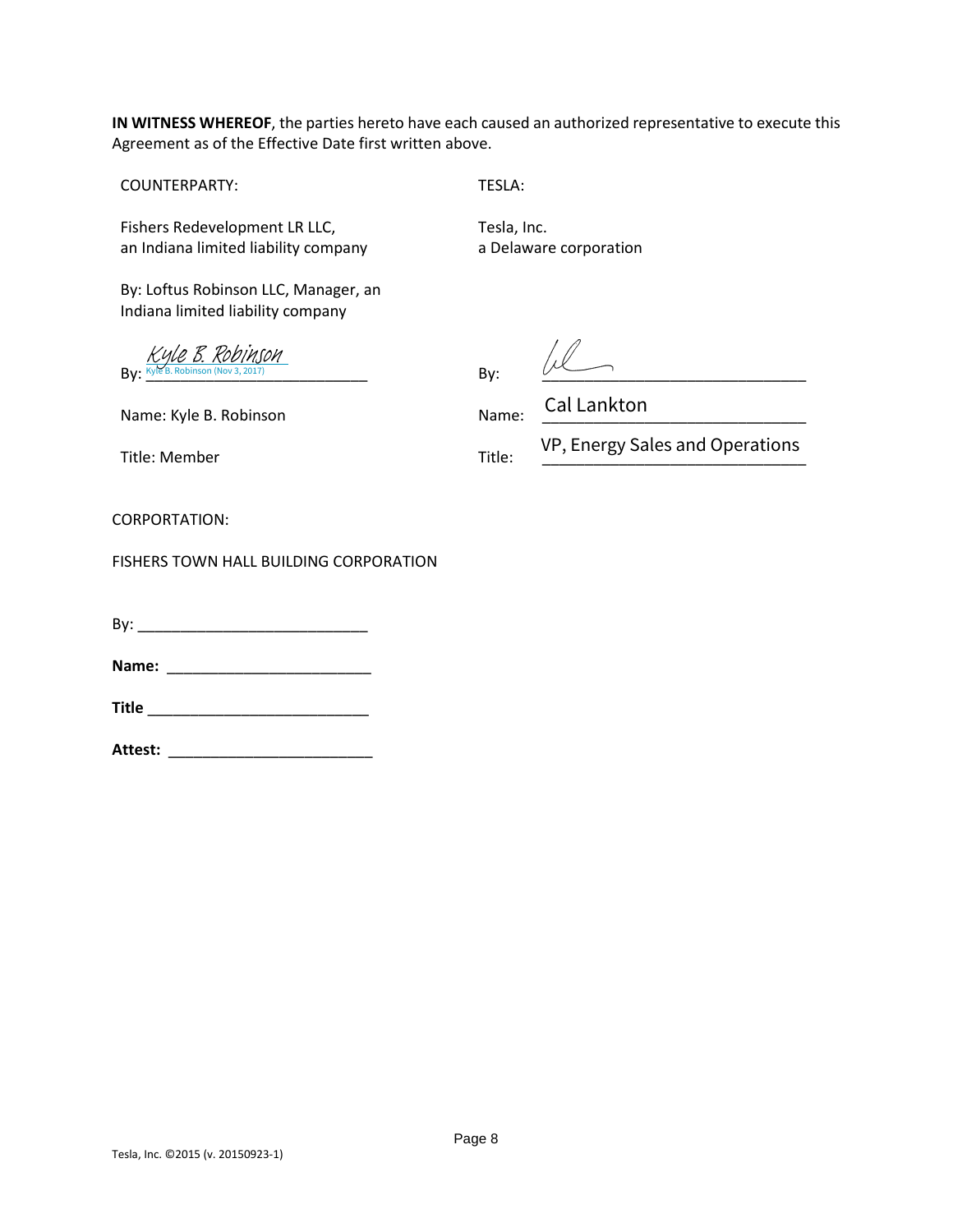## **EXHIBIT A**

# **Premises and Property Depiction and Address**

# **Property Address: 9 Municipal Dr. Fishers, IN 46038**

**Premises and Property Depiction:**

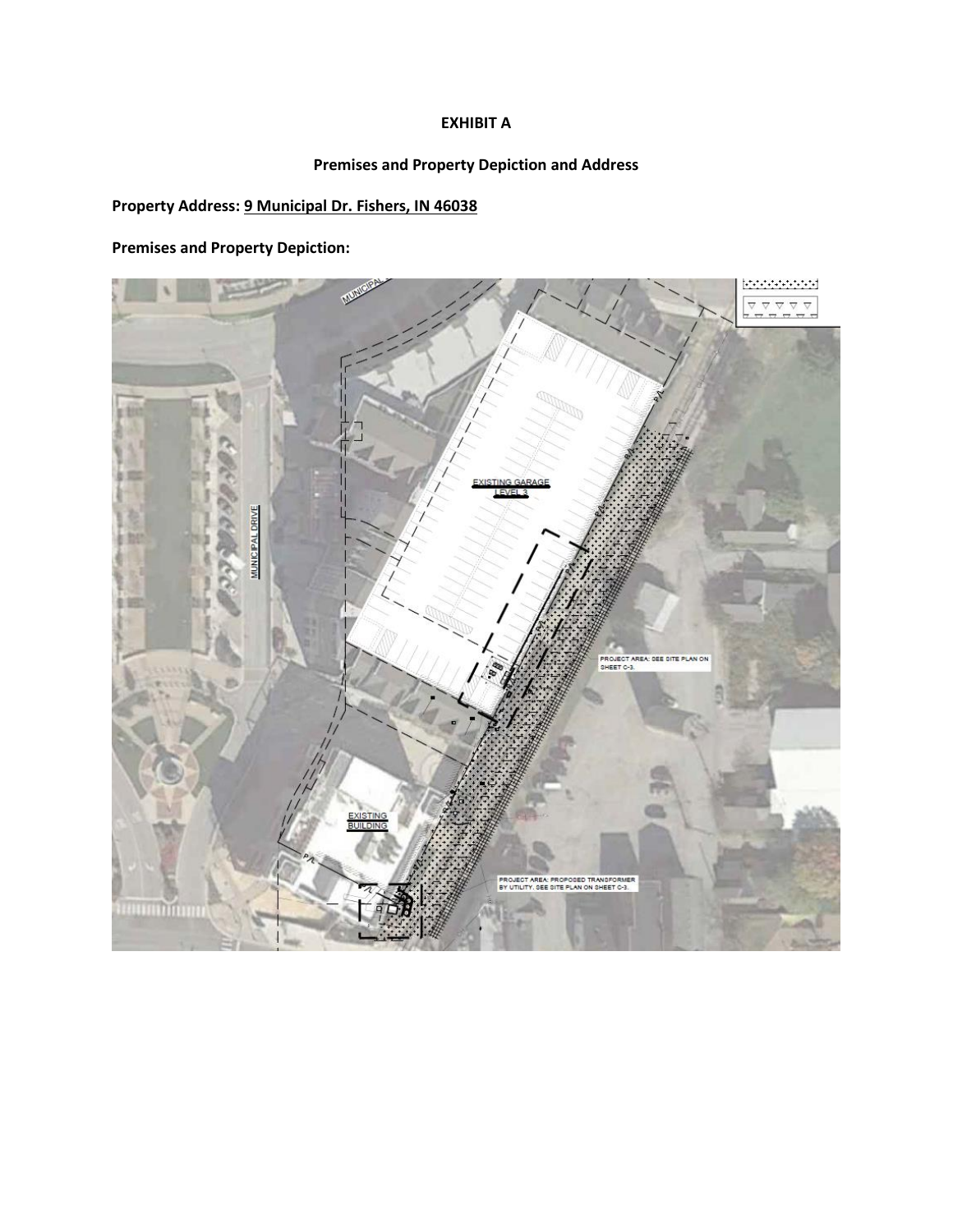